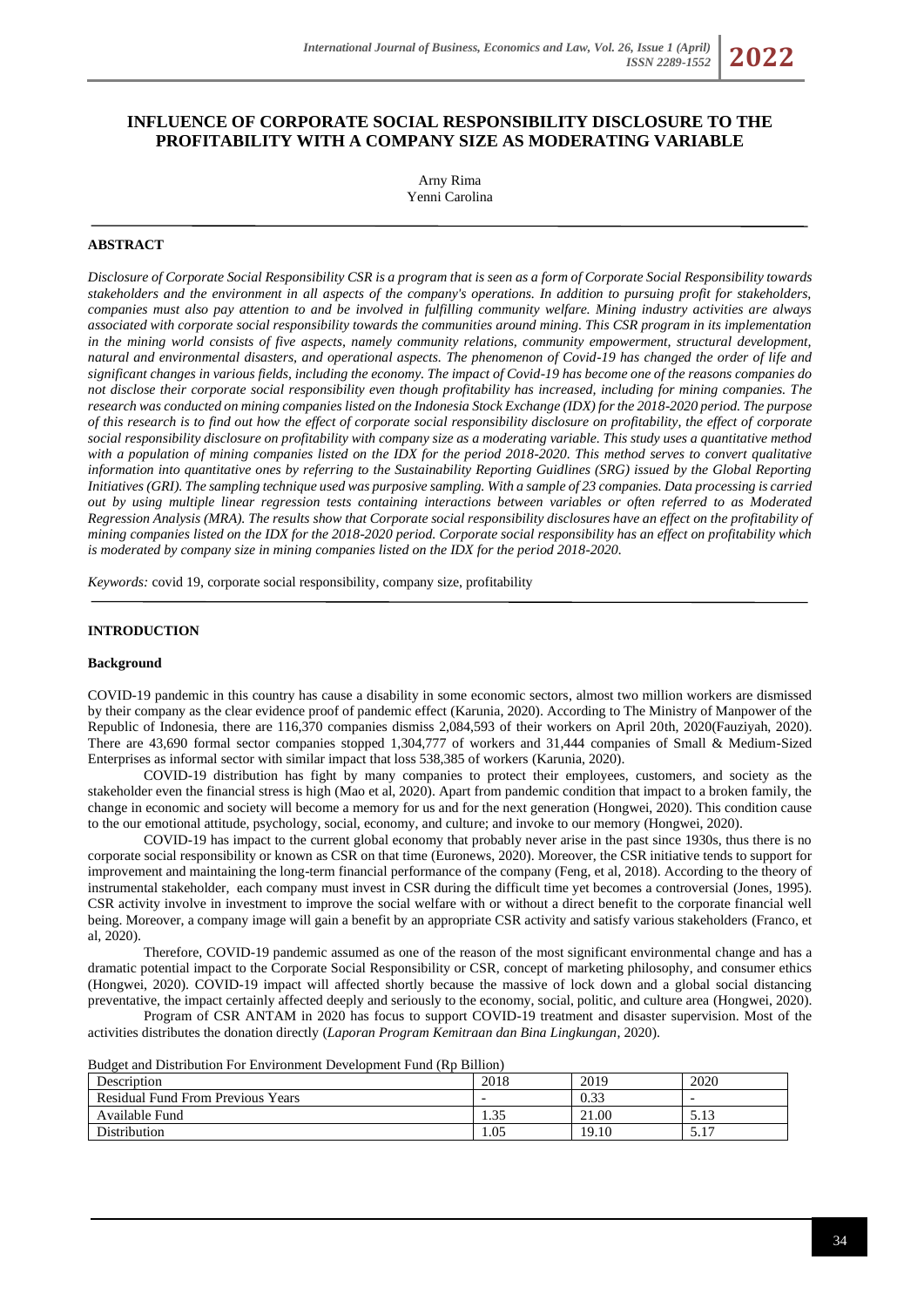

### Funding Distribution of Direct Donataion Based on Sector of Activity

ANTAM company becomes the company in charge from State Owned Enterprises of Indonesia who coordinates the Task Force institution for National Disaster in 2020. ANTAM leads West Kalimantan province area. The main duty of the Task Force is to provide an integrated program as a realization of COVID-19 virus control. The duty include from a prevention to countermeasure of the COVID-19 spreading effect (*Laporan Program Kemitraan dan Bina Lingkungan*, 2020).

There are many companies who prefer to reduce their CSR program implementation because of COVID-19 pandemic reason even the Government consider as inappropriate action (Mahmudi, 2021). In addition of the company business is affected by the COVID-19, many companies is decided to cut their CSR program implementation because they wants to take huge benefit from pandemic condition (Mahmudi, 2021).

According to Sudana (2011), CSR implementation of a company will present a benefit for the stakeholders and also provide an advantage for the company who implementing the CSR. Furthermore, the company profit will influence by the CSR activity of that company. Profitability define as a profit or interest that generated by the implementation of company resource, such as assets, capital stock of the company or from the sales of goods/service of company (Sudana, 2011). In order to know the company profitability is by measuring the ROA, ROE, and EPS. (Mua'afi, 2015).

High profitability of a company is closely related of the company size. In other words, there is a difference of big company and small company to gain the profit. For example, fund in form of debt that may applied for company operational activity would be easier generated by the big company because the fund would be promoting the company profitability either external or internal.

Organization size is a scale that applied for a company size classification (Sari, 2020). If the company share is high, because of share ownership of the company is high, then CSR disclosure will increase (Sari, 2020).

Data from PT Aneka Tambang (ANTAM) shows an increase of net profit 492.90% in 2020 (Wareza, 2021). This data would prove by the net income posting of ANTAM company in 2021 as 1.14 trillion rupiah, compared by the 2020 net profit or 193.85 billion rupiah (Monika, [https://www.cnbcindonesia.com\)](https://www.cnbcindonesia.com/).

(Angelia, 2015; Sari, 2020) declares that a business scale will influence the determination of Corporate Social Responsibility disclosure. Business scale is the scale to classified the company profitability size by determining the total assets or revenue.

Big or small company or known as a company size will have a positive impact on company profitability itself (Ambarwati, 2015). According to the study (Rifai, 2014), company size and profitability will have a significant positive impact. From another study (Adhiwardanada and Daljono, 2013), CSR will have a positive impact to profitability of a company. However, research of (Aghnitama et al, 2021) conclude a company size is a factor that influence the profitability. That research has different perspective with the previous research. The reason is the research is exploring the CSR influence that present during COVID-19 distribution era where many companies get financial loss.

#### **THEORETICAL AND HYPOTHESIS REVIEW**

#### **Profitability**

Profitability is a group of ratios that consist of a combination of asset management, liquidity effects, and debt on operational results. High profitability rate is indication of company capability for going concern (Brigham et al, 2009). It means, high profitability becomes capability indicator of a company to fulfill their obligation.

### **Definition of Corporate Social Responsibility and Disclosure**

CSR is a responsibility form that practiced by a company in society and implementing around their social environment, for example in the development of the society in the area of the company (Holme, L. and Watts, 2006). Aini (2015) define CSR Disclosure as a process of communicating the social and environmental impacts of a company's economic activities on stakeholders concerned on society as a whole and defined as the provision of information in annual reports, associated activities, programs and resource allocation, which affect society as a well as other stakeholders. CSR is a voluntarily organization mechanism in form of social and environment movement action that implementing with the stakeholders (Kusumadilaga, 2010). According to International Standard of ISO 26000, CSR is an organization responsibility for their company area because of their business impacts to the society and environment and present a transparency and ethical behavior and consistent to the development and prioritize the society welfare and all parties with fully consideration on specific legal and norms. (Novrianty Kamatra, 2015).

CSR is a vital research domain in business ethics. Existing theorities on CSR assume that business depends on society for existence, continuity, and growth. If businesses treat fairly, then societis are more likely to have a positive impression of businesses (Husilos et all, 2011)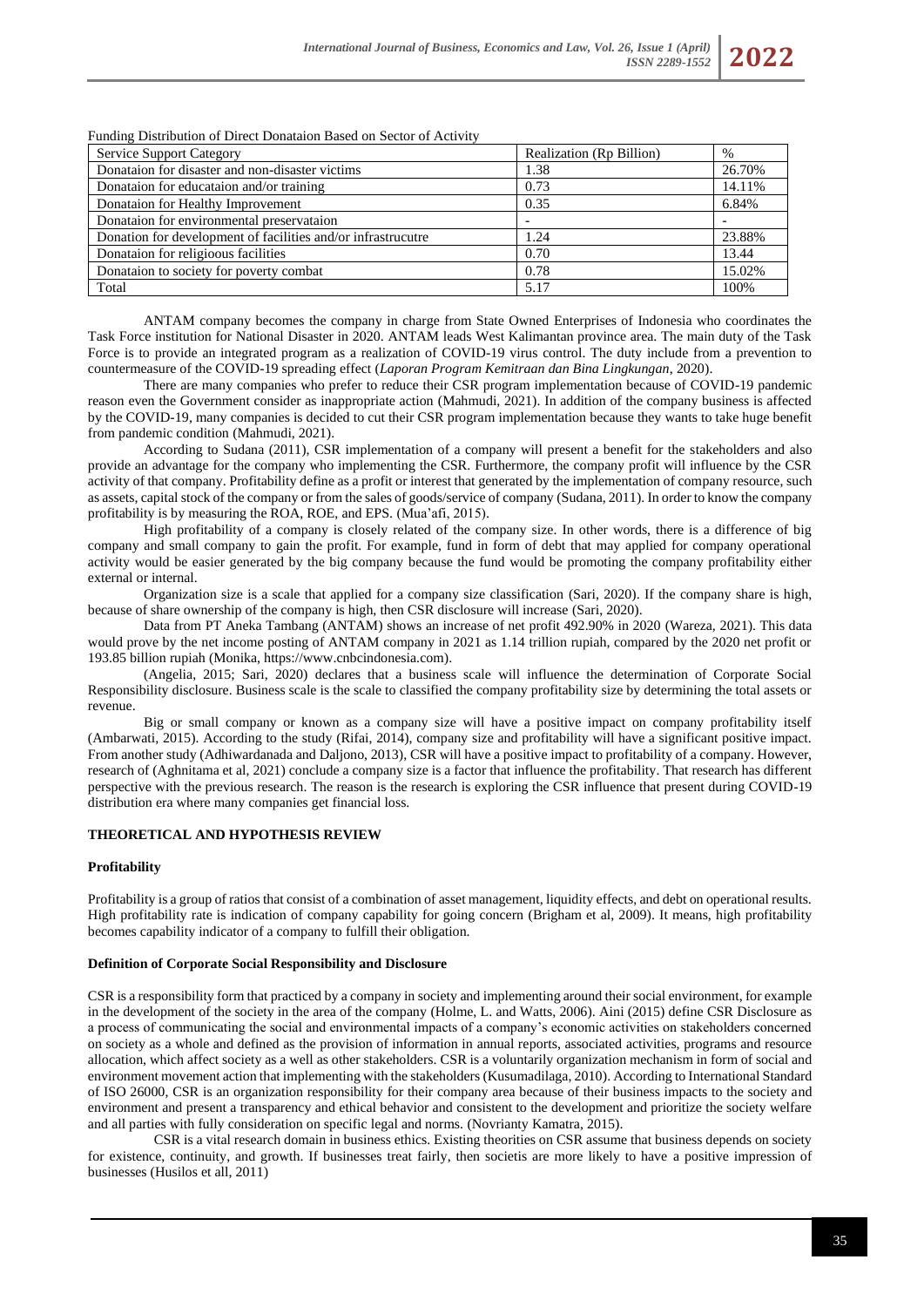### **Company Size**

Definition of company size from (De George, et al, 2013) is a company size that become an element to classify an object, a company. Classification of company size are small, medium, and big. The size of an organization is a scale used to classify the size of a corporate enterprise. Companies with a high business standard allow customers to invest in the company's shares. If the company shares are high, since the engine of CSR disclosure is high corporate share ownership, it will improve their CSR disclosure. The measurement is calculating *Ln* or total assets of the company. The formula is:

size = 
$$
Ln
$$
 (Total Aset)

#### **RESEARCH FRAMEWORK AND HYPOTHESIS**

### **Influence of CSR to The Profitability**

CSR is a commitment from a company that aim to provide a contribution for aspect of sustainable economy development. CSR emphasize to the balance of economy, social, and environment aspect. Furthermore, net profit that generated by company would describe from their financial ratio in form of profitability. In other words, profitability will define the net profit of a company. (Wijaya, 2019). CSR program would generate society response to the company product. Net profit of a company should increase by the implementation of CSR program. Another opinion (Zahroh, 2016) states CSR will influence the company profitability. However, the statement is different from (Chin-Huang Lin, 2009) where there is no correlation between CSR and company profitability.

H1 : Corporate Social Responsibility disclosure influence to profitability.

### **Influence of corporate social responsibility to profitability with company size as a moderating variable**

Internal or external source of fund will be easier generated by a big company. (Pramana and Mustanda, 2016). (Susanti and Santoso, 2011) argues that the implementation of CSR is a company compulsory and become higher when the company size is bigger. According to that statement, the company should have a will and capability to disclose their CSR program. This CSR disclosure will increase a trust and social legitimacy from any parties who involve in the company. The Study (Vivian et all, 2020) found that the scale of the business determines disclosure of social responsibility. According to (Sudana and Arlindana, 2011) research, CSR will increase the influence between company size and profitability. According to the conclusion of previous researches, the hypothesis of this research is:

H2: Corporate Social Responsibility has an influence to the profitability with company size as a moderating variable

### **RESEARCH METHOD**

#### **Research Category**

The category of this research applied a survey with quantitative method. According to (Nazir, 2002), survey is a research that specific to collecting a fact from current and existing phenomenon, while quantitative method (Emzir, 2009) is an approach that practice post-positivism paradigm in developing the scientific knowledge. Both strategies practiced in this research because research strategy with survey model require a statistic data to explain a correlation between one variable to another variable. (Emzir, 2009).

The model of this research is explanatory research. Explanatory research is a research model that explain a position of research variable and describe the influence of research variable (Sugiyono, 2019).

The object of this research is an influence of CSR and company size to the profitability. The subject of this research is mining company that listed on The Indonesia Stock Exchange in the period of 2018-2020.

#### **Operationalization of Variable**

#### **Independent Variable**

According to Sugiyono (2016:39), independent variable is a variable that cause a change to dependent variable. Independent variables in this research are:

#### **1. Company Size**

Definition of company size is a scale that applied to determine either the company is big or small. There are some aspects when determining the company size. Marfuah (2015) explain the scale as an indication of a company either big or small by calculating the total assets, log size, and etc. The size of total assets is equal to the company size.

The explanation of company size is similar to Bestivano (2013:6), total assets becomes a reference to indicate the company size. If the total assets are high, then that company indicate as a good prospect company.

Company Size = Total Assets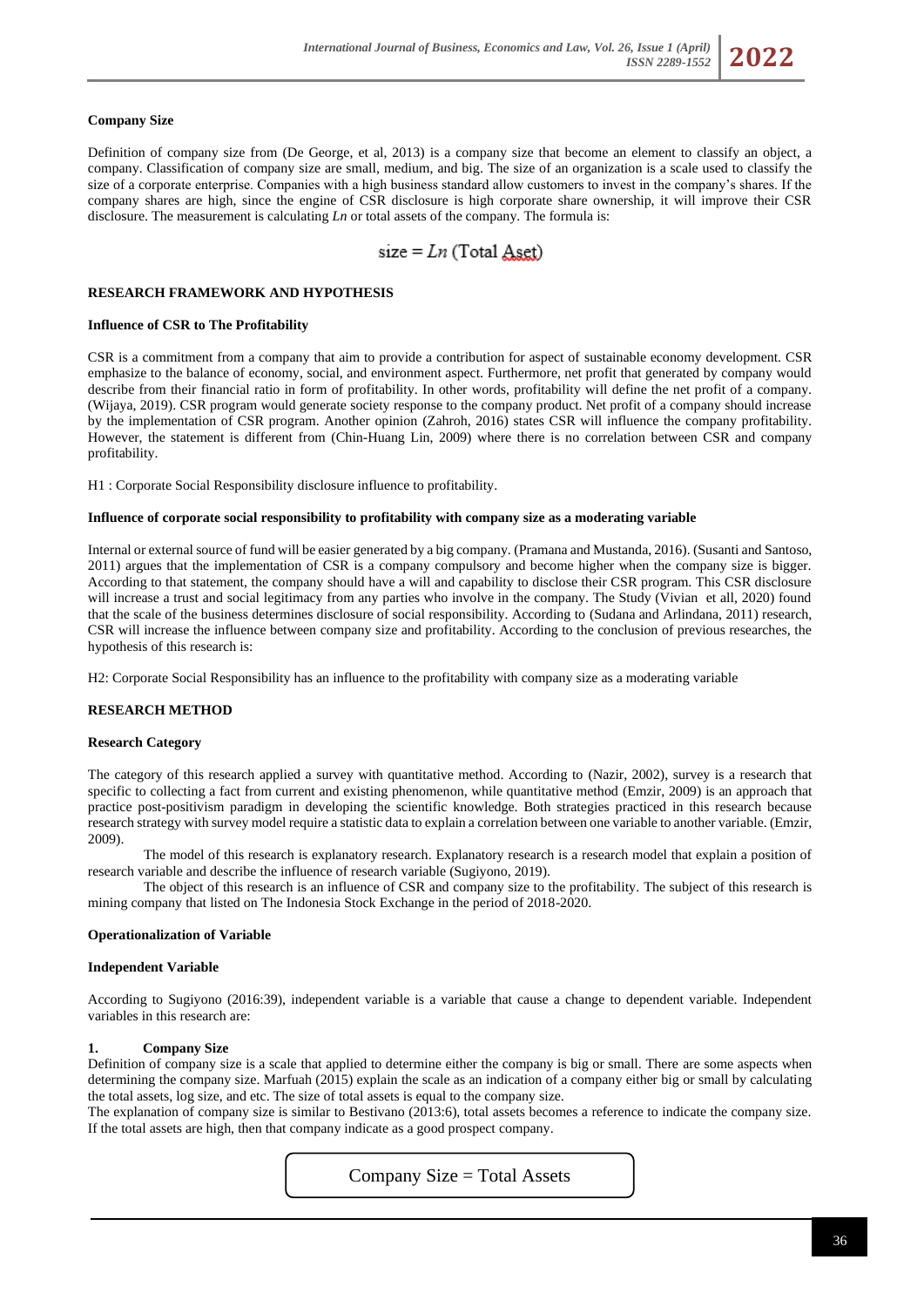# **2. Corporate Social Responsibility**

An indicator or reference is required to measure either the Corporate Social Responsibility disclosure is significant or not. The reference that applied in this research is Corporate Social Responsibility Index (CSRI). This indicator will be generated by a comparison between the disclosure of Corporate Social Responsibility (CSR) and a disclosure that required by Global Reporting Initiative (GRI). The number of component items are 91 items. The formula of calculation refers to Haniffa and Coke (2005), which is:

$$
CSRI_{ij} = \frac{\Sigma Xij}{Nj}
$$

Description of Formula:

 $\text{CSRI}_{ij} = \text{Corporate Social Responsibility Index of company (j) in year of (i)}$ 

 $\sum$ *Xij* = Number of disclosures by the company

 $Nj$  = Required number from GRI

# **Dependent Variable**

Profitability is a reference index of a company capability to generated the profit (Kasmir, 2015:196). According to the definition, formula to measure the company profitability in this research:

Return On Assets  $(ROA) = \frac{Earning\ After\ Interest\ and\ Tax}{Total\ nearest} \times 100\%$ Total Assets

### **Table 1 Operational Variable Table**

| Variable                                                | <b>Dimension</b>                                                                                                                                                              | <b>Indicator</b>                                                                                                                                                                                                                                                               | <b>Scale</b> |
|---------------------------------------------------------|-------------------------------------------------------------------------------------------------------------------------------------------------------------------------------|--------------------------------------------------------------------------------------------------------------------------------------------------------------------------------------------------------------------------------------------------------------------------------|--------------|
| Corporate Social<br>Responsibility<br>Disclosure $(X1)$ | CSR is organization mechanism who<br>voluntary performs a social and<br>environment movement awareness<br>(Kusumadilaga, 2010), a requirement<br>number from GRI is 91 items. | $CSRI_{ij} = \frac{\Sigma Xij}{Ni}$<br>Remarks:<br>$CSRI_{ij}$ = Corporate Social Responsibility Index of<br>company j in the year of i<br>$\Sigma X i j$<br>$=$ Number of items that disclose by the<br>company<br>Nj<br>$=$ Number of items that required from<br><b>GRI</b> | Ratio        |
| Size (size) Company<br>(X2)                             | The scale is applied to describe a<br>classification of a company, either big<br>or small. (Sari, 2020).                                                                      | $Size = Ln Total Assets$<br>$Size = Company Size$<br>$=$ Logarithm Value of Natural Total Assets<br>Ln                                                                                                                                                                         | Ratio        |
| Profitability (Y)                                       | Profitability<br><i>is</i><br>important<br>in<br>managerial<br>for<br>complete<br>a<br>performance evaluation of a company.<br>(Sudana, 2011)                                 | Return On Assets (ROA)<br>Earning After Interest and Tax<br>Total Assets<br>$\times$ 100%                                                                                                                                                                                      | Ratio        |

### **Sampling Method**

This research practice a purposive sampling method (Uma Sekaran & Roger Bougie, 2017). Sampling criteria are referring to these criteria.

- 1. Mining company that listed on The Indonesia Stock Exchange in the Period of 2018-2020.
- 2. The mining company that listed on The Indonesia Stock Exchange and report their data comprehensively, including Corporate Social Responsibility data, company size, and profitability during the period of 2018-2020.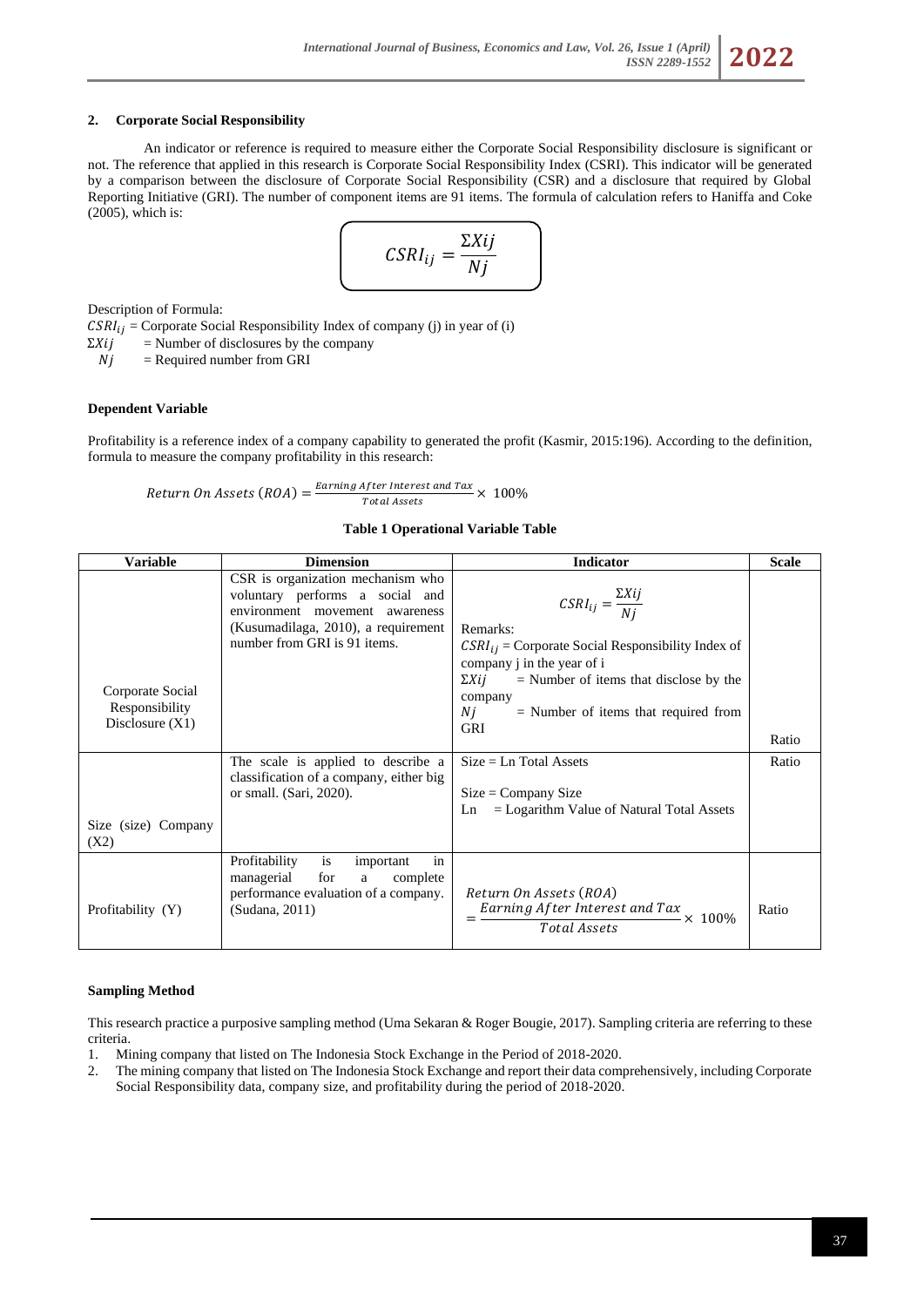# **Table 2 Purposive Judgment Sampling**

| No. | <b>Sampling Criteria</b>                                            | <b>Total</b> |
|-----|---------------------------------------------------------------------|--------------|
|     | Number of companies that listed on The Indonesia Stock Exchange     | 49           |
|     | Mining company that listed on The Indonesia Stock Exchange, but the | 36           |
|     | company does not provide their financial statement comprehensively  |              |
|     | in the period of $2018-2020$                                        |              |
|     | Selected company become the sample                                  |              |

# **Classical Assumption Test**

### 1. Normality Test

Normality test will assess the independent variable (X) data and dependent variables (Y) for regression equation. The result of normality test is a data that explain a normal or not normal distribution (Sujarweni, 2015). Normality test in this research is Kolmogorov Smirnov. The data distribution becomes normal if the Kolmogorov Value < Kolmogorov Table

2. Multicollinearity Test

Aim of multicollinearity test is examining the existence of correlation between independent variant in regression model. A good regression model must not have a correlation between independent variable. Ghozali (2014) explain the multicollinearity test will describe the tolerance value and Variance Inflation Factor (VIF) with some specifications:

- 1. If the tolerance value is close to 1 and VIF value is smaller than 10 then the conclusion is no multicollinearity problem. 2. If the tolerance value is not close to 1 and VIF value is bigger than 10 then the conclusion is multicollinearity problem
- is existing.

The formula to calculate the multicorrelation is:

$$
VIF = \frac{1}{Tolerance} \qquad \qquad Tolerance = \frac{1}{VIF}
$$

#### 3. Autocorrelation Test

Regression equation requires (Ghozali, 2014) an equation without autocorrelation. It means, if there is an autocorrelation then the equation does not have a visibility for applied as a prediction. Durbin-Watson (DW) test that measure the autocorrelation in this research is:

- 1. Autocorrelation becomes positive if the DW value is less than  $-2$  (DW < -2).
- 2. Autocorrelation is not existing if DW value is between -2 and +2 or -2 < DW < +2.<br>3. Autocorrelation becomes negative if DW value is more than +2 or DW > +2.
- Autocorrelation becomes negative if DW value is more than  $+2$  or DW  $> +2$ .

### 4. Heteroscedasticity Test

Aim of heteroscedasticity test is to find the equation of variance from residual in an observation to another observation (Ghozali, 2014). A good regression model is homoscedasticity or there is no heteroscedasticity. In order to examine the heteroscedasticity of research data, the author practice Glejser test. Requirement for an equation that does not have a heteroscedasticity becomes is the significance value is more than 5% of trust level (Ghozali, 2014).

#### **Analysis of Correlation**

Correlation will find the relationship or a disadvantage between two variables or more (Sugiyono, 2019). Formula for correlation test is Pearson Product Moment formula.(Sugiyono, 2019), as follows:

$$
rxy = \frac{n \sum xiyi - (\sum xi)(\sum yi)}{\sqrt{\{n \sum xi \ 2 - (\sum xi)2\} - \{n \sum yi \ 2 - (\sum yi)2\}}}
$$

### **Hypothesis Testing**

Steps to test the hypothesis are determining the null hypothesis (H0) and alternative hypothesis (Ha), selecting the statistic test category and calculating the statistic test, determining the significant level and criteria of test by multiple linear regression analysis. The criteria is applying the t-test, f-test, and coefficient of determination (Sugiyono, 2019)/

### **Multiple Regression Analysis**

Multiple regression analysis method is consisting of interaction between variables that exist in the research. MRA (Moderated Regression Analysis) test produced from the application of multiple linear regression where the regression equation is contain the interaction element from multiplication of two or more independent variable(Utama, 2014). The application of this data analysis method will measure the moderating variable influence to the correlation between independent and dependent variable (Liana, 2009):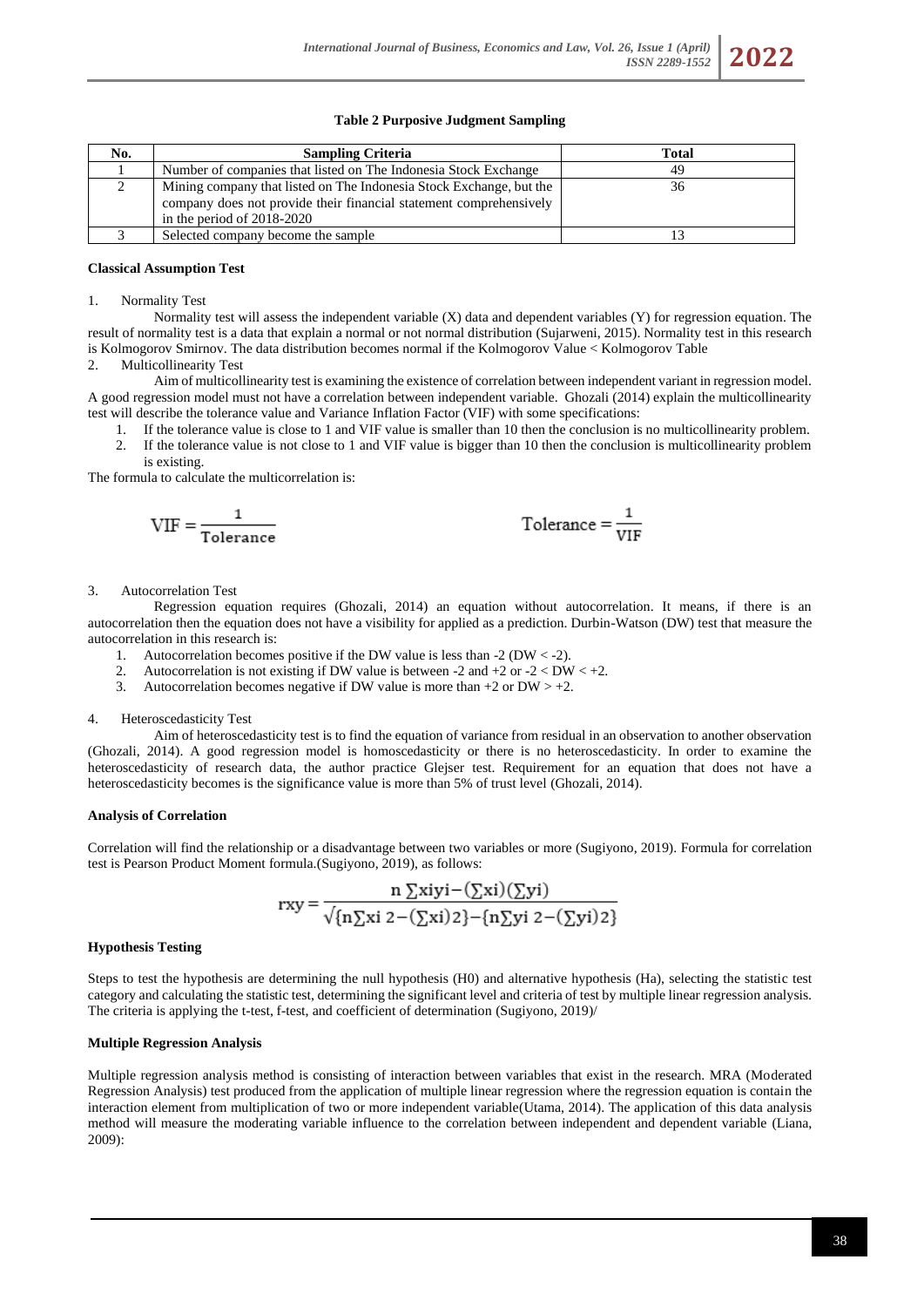



#### **Figure 1. Relation model based on MRA**

 $Y = a + b1X1 + b2X2 + b3X1X2 + e$ 

#### **Partial Test (t-test)**

Aim of t-test is to examine the existence of independent variable influence to the dependent variable partially (Ghozali, 2017). Partial hypothesis performs as follows:

- 1. H0 :  $β1 = 0$ , CSR is not significantly influence positive to the profitability.
- H1 :  $β1 > 0$ , CSR is influence significantly and positive to the profitability.
- 2. H0 :  $\beta$ 2 = 0, Company size is not significantly influence positive to the profitability.
- H1 : β2 < 0, Company size is influence significantly and positive to the profitability.
- 3. H03 : β3= 0 There is no significant influence between Corporate Social Responsibility disclosure to the profitability that moderated by company size.
	- H<sub>a3</sub>: β3  $\neq$  0 There is a significant influence between Corporate Social Responsibility disclosure variable to the profitability variable that moderated by company size.

The methods to examine the hypothesis from t-test result are:

- 1. If p value  $\leq 0.05$  then H0 is rejected and H<sub>1</sub> is accepted.
- 2. If p value  $> 0,005$  then H0 is accepted and H<sub>1</sub> is rejected.

#### **Coefficient of Determination**

Coefficient of determination  $(r^2)$  is applied to know the percentage of independent variable in multiple regression model for an explanation of dependent variable (Sugiyono, 2019). The formula is:

$$
Kd = r^2 \times 100\%
$$

### **THE RESULT**

# **Classical Assumption Test**

*a.* Normality Test

|                                  | <b>Normality Test</b><br><b>One-Sample Kolmogorov-Smirnov Test</b> |                   |  |  |
|----------------------------------|--------------------------------------------------------------------|-------------------|--|--|
| Unstandardized Residual          |                                                                    |                   |  |  |
| N                                |                                                                    | 39                |  |  |
| Normal Parameters <sup>a,b</sup> | Mean                                                               | .0000000          |  |  |
|                                  | <b>Std. Deviation</b>                                              | .59219409         |  |  |
| <b>Most Extreme Differences</b>  | Absolute                                                           | .265              |  |  |
|                                  | Positive                                                           | .099              |  |  |
|                                  | Negative                                                           | $-.265$           |  |  |
| <b>Statistic Test</b>            |                                                                    | .265              |  |  |
| Asymp. Sig. (2-tailed)           |                                                                    | .218 <sup>c</sup> |  |  |

**Table 3**

According to normality test in Table 3, the data distribution is normal because the value of Asymp, Sig Residual > 0.05.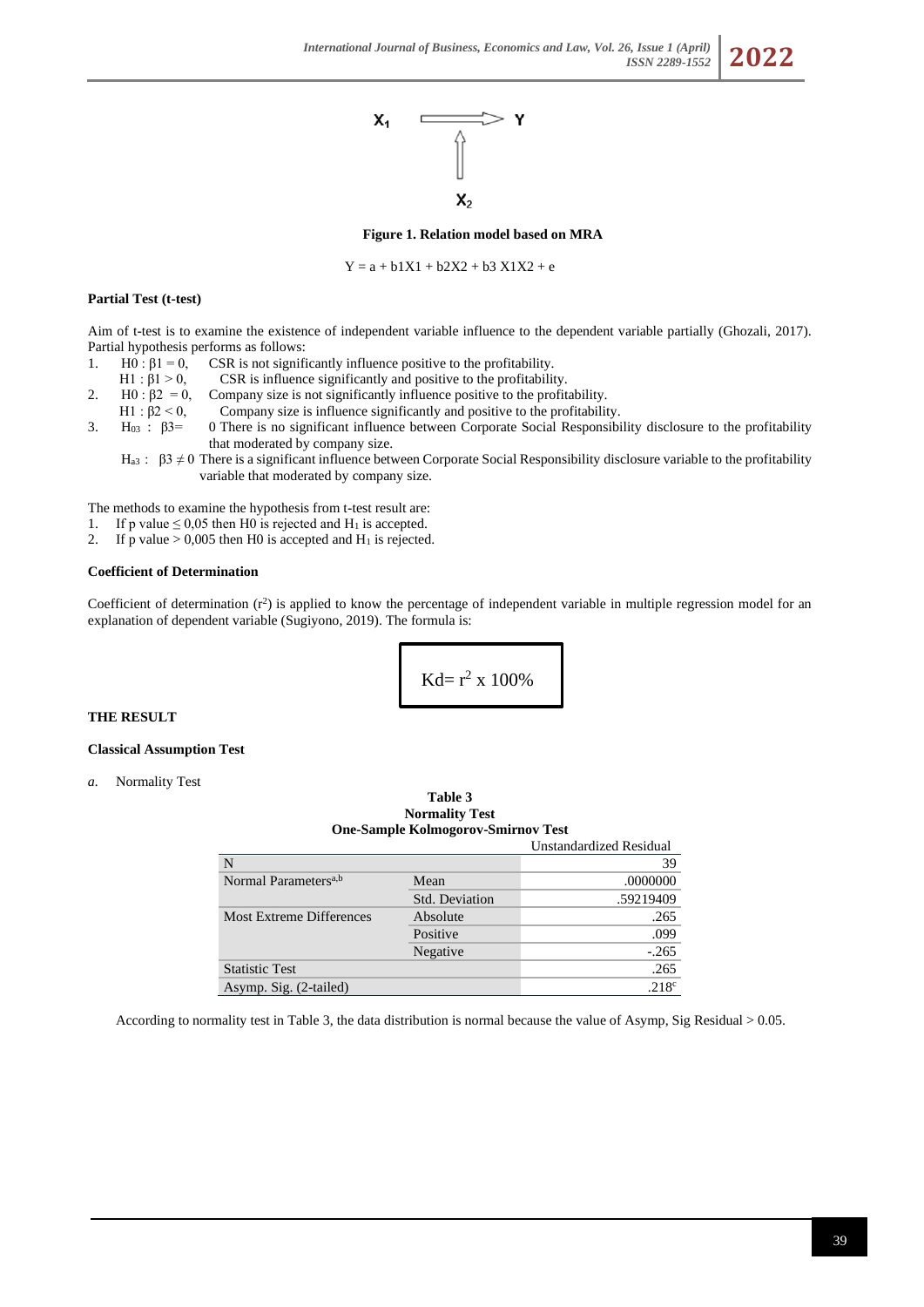# *b.* Multicollinearity

# **Table 4 Multicollinearity Test**

| <b>Coefficients<sup>a</sup></b> |                                |       |  |
|---------------------------------|--------------------------------|-------|--|
| Model                           | <b>Collinearity Statistics</b> |       |  |
|                                 | Tolerance                      | ⁄ I F |  |
| (Constant)                      |                                |       |  |
| <b>CSR</b>                      | .954                           | 1.048 |  |
|                                 | .954                           | .048  |  |

a. Dependent Variable: profitability

VIF value in Table 4 is 1.048. The value is not less than 0.1 and not more than 10. Therefore, as a conclusion, there is no multicollinearity.

### *c.* Autocorrelation

#### **Table 5 Autocorrelation Test**

|                                      |                                   |          | Model Summary <sup>b</sup> |               |  |  |
|--------------------------------------|-----------------------------------|----------|----------------------------|---------------|--|--|
| Durbin-Watson                        |                                   |          |                            |               |  |  |
| Model                                |                                   | R Square | <b>Adjusted R Square</b>   | Sig. F Change |  |  |
|                                      | .591 <sup>a</sup><br>.350<br>.314 |          |                            | 1.837         |  |  |
| a. Predictors: (Constant), CSR, UP   |                                   |          |                            |               |  |  |
| b. Dependent Variable: profitability |                                   |          |                            |               |  |  |

According to Table 4.5, Durbin-Watson value is 1.837. Durbin-Watson value is between  $1.810 - 2.150$  (du  $-4$ -du) which indicates as no autocorrelation indication. After the data of this research is free from multicollinearity and autocorrelation then the regression equation is determined.

### *d.* Heteroscedasticity Test

#### **Table 6 Heteroscedasticity Test**

|       |            |                                    | Coefficients <sup>a</sup> |                              |         |      |
|-------|------------|------------------------------------|---------------------------|------------------------------|---------|------|
|       |            | <b>Unstandardized Coefficients</b> |                           | Standardized<br>Coefficients |         |      |
| Model |            |                                    | Std. Error                | Beta                         |         | Sig. |
|       | (Constant) | .986                               | 1,687                     |                              | .584    | .563 |
|       | UP         | $-.003$                            | .175                      | $-.003$                      | $-.016$ | .987 |
|       | CSR        | $-.068$                            | .071                      | $-.160$                      | $-.947$ | .350 |

a. Dependent Variable: abs\_res

Based on heteroscedasticity test with Gletjser method, all related variables including company size, CSR, and moderated variable have a significant value more than  $\alpha$  value 0.05. From the table above, the data is free from heteroscedasticity.

#### **1. Simple Regression Analysis**

# **Table 7**

The Result of Simple Regression of Corporate Social Responsibility Disclosure to the Profitability

|       |            |       | Coefficients <sup>a</sup>          |                              |       |      |
|-------|------------|-------|------------------------------------|------------------------------|-------|------|
|       |            |       | <b>Unstandardized Coefficients</b> | Standardized<br>Coefficients | т     | Sig. |
| Model |            |       | Std. Error                         | Beta                         |       |      |
|       | (Constant) | 5,165 | .792                               |                              | 6.526 | .000 |
|       | CSR        | .404  | .091                               | .588                         | 4.425 | .000 |

a. Dependent Variable: profitability

The calculation result from SPSS 25, from table above,  $a = 5,165$ ,  $b = .404$  thus the result of regression equation is:  $Y = 5,165 + 0.404X_1$ 

The simple regression equation explain the Corporate Social Responsibility disclosure has no changes then the profitability is 5,165. Moreover, for each increment of proportion in Corporate Social Responsibility disclosure will raise a profitability increment that equal to the value of regression coefficient. As a result, each 1% increment of Corporate Social Responsibility disclosure will cause an increment of 0.404% profitability.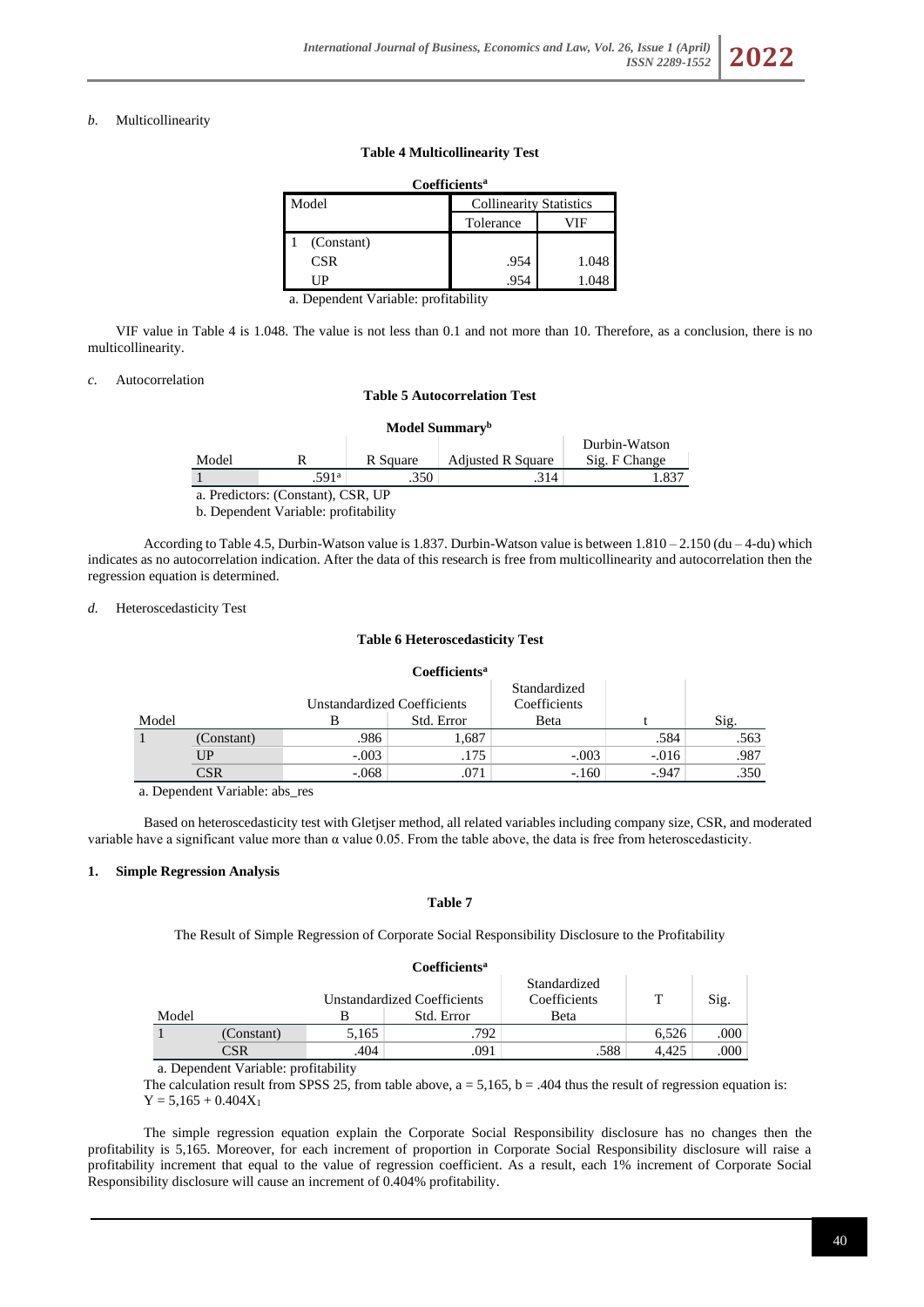### **Simple Correlation Analysis**

The result of simple correlation research from SPSS 25 software is:

### **Table 8 Correlation Test**

# **Correlations** ROA CSR Pearson Correlation Profitability 1,000 .588 CSR .588 .588 1,000 Sig. (1-tailed) Profitability . .000  $CSR$  .000 . N Profitability 39 39  $CSR$  39 39

Table 8 explains the simple correlation coefficient result (r) is 0.588. Consequently, relation between the correlation of Corporate Social Responsibility disclosure with the profitability is in medium criteria.

#### **2. Coefficient of Determination Analysis**

Implementation of coefficient is to explore the contribution level of Corporate Social Responsibility disclosure that stated in independent variable  $(X_1)$  to the profitability that stated in dependent variables  $(Y)$ . Coefficient of determination is a number of squared correlation coefficient. Coefficient of determination value (r<sup>2</sup>) from Table 4.5 is 0.558<sup>2</sup> x 100% = 34.6%. From the statistical calculation result, contribution Corporate Social Responsibility disclosure to profitability is 34.6%.

#### **3. Moderated Regression Analysis (MRA) Test**

MRA test is regression analysis that practiced a moderating variable. The variable is company size.

#### **Table 9. Regression Analysis of MRA**

|       |            |                                    | Coefficients <sup>a</sup> |              |          |      |
|-------|------------|------------------------------------|---------------------------|--------------|----------|------|
|       |            |                                    |                           | Standardized |          |      |
|       |            | <b>Unstandardized Coefficients</b> |                           | Coefficients |          |      |
| Model |            |                                    | Std. Error                | <b>B</b> eta |          | Sig. |
|       | (Constant) | $-34.920$                          | 16,285                    |              | $-2.144$ | .039 |
|       | <b>CSR</b> | 4,888                              | 1,856                     | 7,126        | 2,633    | .013 |
|       | UP         | 4,427                              | 1,796                     | 2,639        | 2,464    | .019 |
|       | Moderate   | $-0.496$                           | .205                      | $-7.542$     | $-2.424$ | .021 |

a. Dependent Variable: profitability

 $Y = -34,920 + 4,888X1 + 4,427X3 - 4,496X1X3$  or

Profitability = -34,920 + 4,888 (CSR Disclosure) + 4,427 (company size) - 4,496 (CSR disclosure \* company size)

Remarks:

- 1. a value =  $-34,920$ .
- The constant value -34,920 explains the variable of CSR disclosure  $(X1)$ , company size  $(X2)$ , and moderating variable  $(X1X2)$ is considers as constant (the value is null), then the profitability of mining companies is decrease to 34,920 unit.
- 2.  $β1$  value = 4,888.

X1 coefficient value is  $-4,888$  or the company size variable (X2) and moderating variable (X1X2) is considered as constant, if each change of CSR disclosure for 1 unit then the increment of profitability is 4,888 unit.

3.  $\beta$ 2 value = 4,427.

X2 coefficient value is 4,427 that shows a CSR disclosure variable (X1) and moderating variable (X1X2) is considered as constant, if each change of 1 unit of company size then the change will decrease profitability for 4,427 unit.

4.  $β3$  value = -4,496

X1X2 coefficient value is -4,496 that shows if the CSR disclosure variable (X1) and company size variable (X2) is considered as constant. From the result that explored by this research, for each increment of 1 unit of moderating variable will decrease 4,496 unit of profitability and conversely for each increment of 1 unit of moderating variable will increase the profitability for 4,496 unit.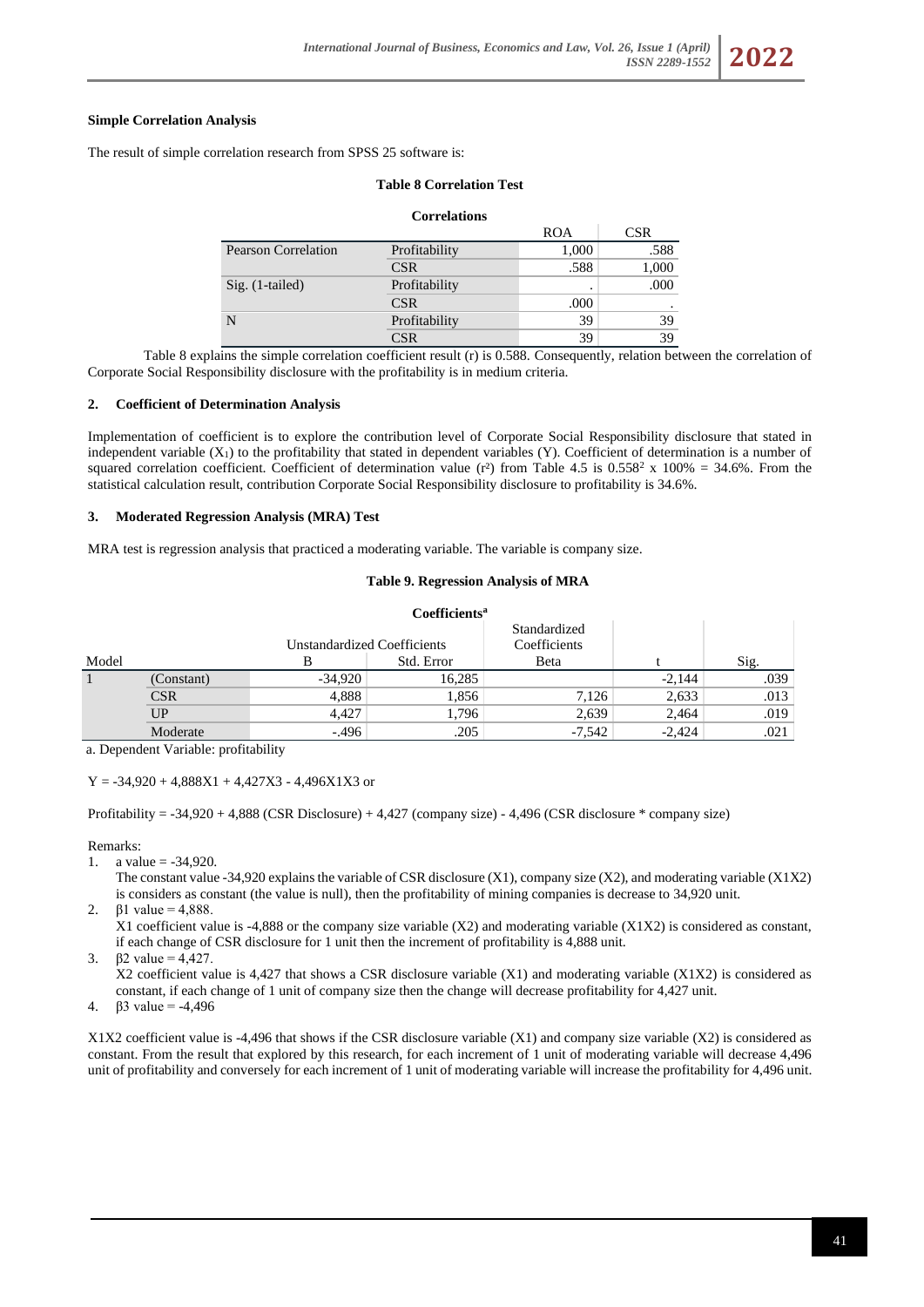# **5. Hypothesis Testing**

### **Table 10 Hypothesis Testing**

|            |           | Unstandardized Coefficients | Standardized<br>Coefficients |          |      |  |
|------------|-----------|-----------------------------|------------------------------|----------|------|--|
| Model      |           | Std. Error                  | Beta                         |          | Sig. |  |
| (Constant) | $-34.920$ | 16.285                      |                              | $-2.144$ | .039 |  |
| <b>CSR</b> | 4,888     | 1,856                       | 7,126                        | 2,633    | .013 |  |
| UP         | 4.427     | 1,796                       | 2,639                        | 2,464    | .019 |  |
| Moderate   | $-.496$   | .205                        | $-7.542$                     | $-2.424$ | .021 |  |

a. Dependent Variable: profitability

a. Formulating the Statistical Hypotheses

| $H_{01}: r_1=0$      | there is no significant influence between CSR (Corporate Social Responsibility) disclosure and<br>profitability.                          |
|----------------------|-------------------------------------------------------------------------------------------------------------------------------------------|
| $H_{a1}: r_1 \neq 0$ | there is a significant influence between Corporate Social Responsibility disclosure variable and<br>Profitability.                        |
| $H_{02}: r_1=0$      | there is no significant influence between company size and profitability.                                                                 |
| $H_{a2}: r_1 \neq 0$ | there is a significant influence between company size and profitability.                                                                  |
| $H_{03}$ : $r_1 = 0$ | there is no significant influence between Corporate Social Responsibility disclosure and profitability<br>that moderated by company size. |
| $H_{a3}: r_1 \neq 0$ | there is a significant influence between Corporate Social Responsibility disclosure and Profitability<br>that moderated by company size.  |

According to the calculation result, t value of CSR disclosure variable is 2.633 and significance value is 0.013. The result explains the result of significant value is less than 5% (sig.  $>$  5%), and may concluded as a CSR disclosure is highly influencing the profitability variable.

The value of t value from company size variable is 2.424 and the significance value is 0.019. The value is less than 5% (sig.  $\langle 5\% \rangle$  and the value shows the company size variable can influence the profitability variable.

Moreover, the t value of moderating variable is -2.424 and the significance is 0.021. Because the significance value is less than  $\alpha$  = 5% (sig. < 5%), the author may conclude that the moderating variable has an influence to the profitability variable.

The result of t-test variable of CSR disclosure shows the company size is moderating the relationship between CSR disclosure and profitability. As a conclusion, company size is a moderating variable that highly influence significantly on the CSR disclosure to the profitability of company, specifically to the research subject or the mining company that disclose the CSR. This CSR disclosure will have a positive impact for the investor. The investors will have a great trust to invest their money to the company. The reason is because the company condition is considered in a good condition and will affected to the improvement of profitability. Big or small company size will create an influence to the investor when investing their money. Furthermore, big or small company size will disclose the company is positive and in a good condition.

## **CONCLUSION AND SUGGESTION**

#### **Conclusion**

- 1. According to the result of this research, CSR disclosure has influence to the profitability of mining company that listed in The Indonesia Stock Exchange in in the period of 2018-2020.
- 2. There is an influence from CSR to the profitability that moderated by the company size or in this event is a mining company that listed and has a comprehensive report to The Indonesia Stock Exchange.

#### **Suggestion**

Based on the limitations of the author in conducting this study, the suggestions for the next study are as follows:

1. CSR is a commitment made by the company with the aim of contributing to the development of sustainable economic aspects. The heavy point on CSR is the balance of economic, social and environmental aspects. So you should consider the commitment so that the influence of CSR on profitability can increase significantly.

2. For companies, because CSR has been tested significantly against ROA, it is better for companies to increase CSR disclosure so that the profitability of the company will increase.

# For the next researcher:

- 1. Can add independent variables because there are still other factors that affect the profitability of the company, so that the relationship of dependent and independent variables is stronger.
- 2. Further research in order to increase the number of samples of the company. This is recommended because the more samples, the more valid and reliable the data will be.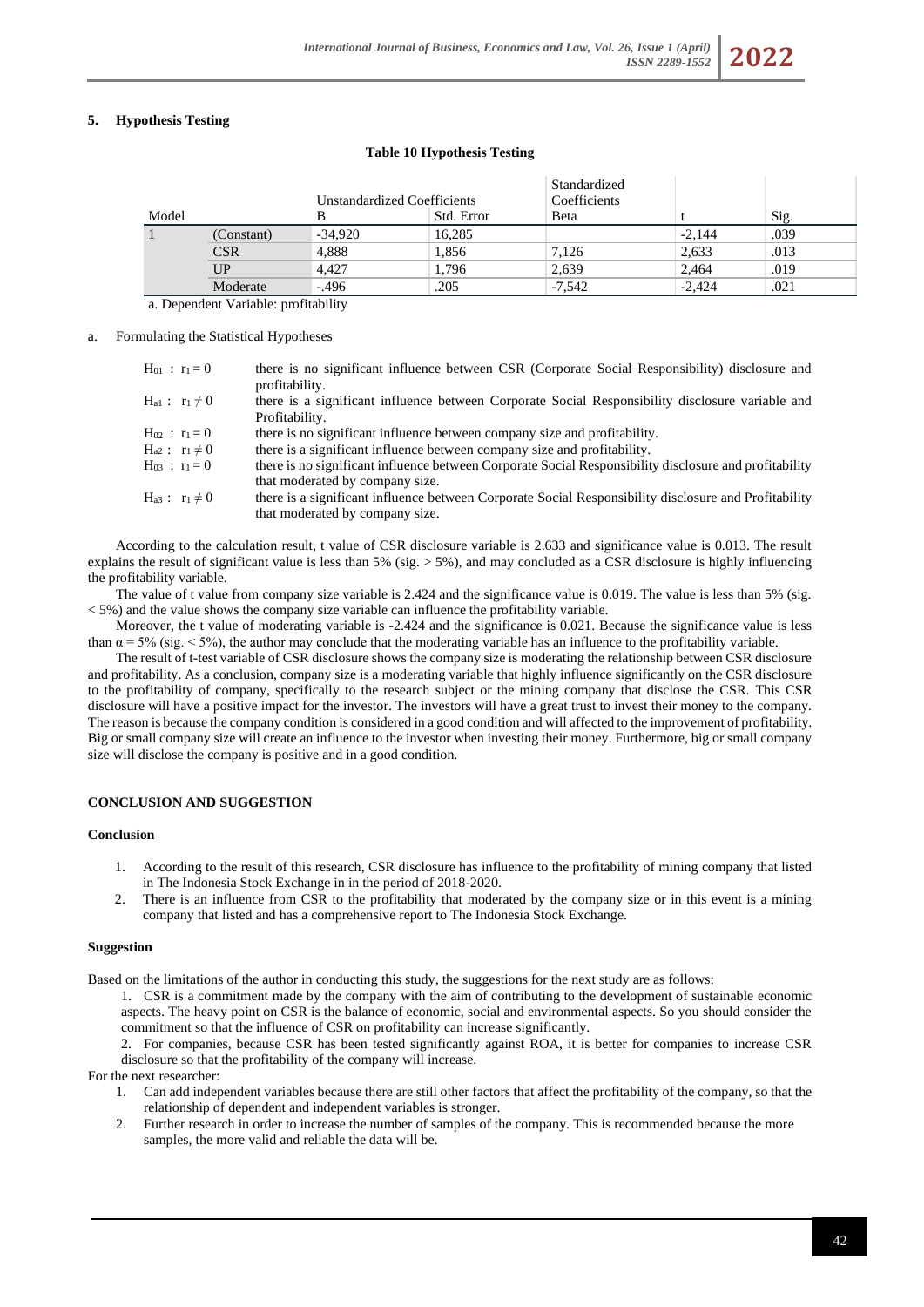#### **REFERENCES**

Aghnitama, R., Aufa, A., & Hersugondo, H. (2021) 'Pengaruh Ukuran Perusahaan terhadap Profitabilitas Perusahaan Pada Indeks Investor33 Di BEI', *Jurnal Akuntansi dan Manajemen*, vol.8 No 1.

Angelia, D. & R. S. (2015) 'The Effect of Environmental Performance And Corporate Social Responsibility Disclosure Towards Financial Performance (Case Study to Manufacture, Infrastructure, And Service Companies That Listed At Indonesia Stock Exchange)', *2nd Global Conference on Business and Social Science-*, 211 ( 2015.

Brigham, Eugene F dan Houston, J. F. (2009) *Dasar-Dasar Manajemen Keuangan*. 10th edn. Jakarta: Salemba Empat.

Chin-Huang Lin, H.-L. Y. and D.-Y. L. (2009) 'The impact of corporate social responsibility on financial performance: Evidence from business in Taiwan', *Technology in Society*, 31, i.

Daljono, E. S. A. dan (2013) 'Pengaruh Corporate Social Responsibility Dan Kepemilikan Asing Terhadap Kinerja Perusahaan', *Diponegoro Journal Of Accounting*, Volume 2,.

Emzir (2009) *Metodologi Penelitian Pendidikan*. Jakarta: Rajagrafindo.

Euronews (2020) *COVID-19: World economy in 2020 to suffer worst year since 1930s GreatDepression,saysIMF'*, *accessible at:https://www.euronews.com/2020/04/14/ watch-live-international-monetary-fund-gives-world-economic-outlook-briefingoncovid-19, accessed 06 May, 2020.*

Fauziyah, I. (2020) *Menaker: Badai Pasti Berlalu, Panggil Kembali Pekerja yang ter-PHK Nanti*, *https://www.kemnaker.go.id*.

Feng, Z.-Y., Chen, C.R., Tseng, Y. J. (2018) 'Do capital markets value corporate social responsibility? Evidence from seasoned equity offerings.', *J. Bank. Finance*, 94,(54–74).

Franco, S., Caroli, M.G., Cappa, F., Del Chiappa, G. (2020) 'Are you good enough? CSR, quality management and corporate financial performance in the hospitality industry. Int.', *J.Hosp.Manag*, 102395.

De George, E. T., Ferguson, C. B., & Spear, N. A. (2013) 'How much does IFRS cost? IFRS adoption and audit fees', *The Accounting Review*, 88(2), 429.

Ghozali, I. (2014) *Aplikasi analisis Multivariate dengan Program SPSS*. Semarang: Badan Penerbit Fakultas Ekonomi. UNDIP.

Holme, L. and Watts, P. (2006) *Human Right and Corporate Social Pesponsibility. World Business Council for Sustainable Development*. Geneva.

Hongwei, H. & L. H. (2020) 'The impact of Covid-19 pandemic on corporate social responsibility and marketing philosophy', *Journal of Business Research : www.elsevier.com/locate/jbusres*, 116 (2020).

Jones, T. M. (1995) 'Instrumental stakeholder theory: a synthesis of ethics and economics. Acad. Manag.', *Acad. Manag. Rev.*, 20 (2), 40.

Karunia, A. M. (2020) 'Dampak Covid-19, Menaker: Lebih dari 2 Juta Pekerja Di-PHK dan Dirumahkan.', *Money.Kompas.Com.*

Kusumadilaga, R. (2010) 'Pengaruh Corporate Social Tanggung Jawab Nilai Perusahaan Dengan Profitabilitas Sebagai Variabel Moderasi', *Fakultas Ekonomi Universitas Diponegoro.*

*Laporan Program Kemitraan dan Bina Lingkungan* (2020) *https://www.antam.com*.

Liana, L. (2009) 'Penggunaan MRA dengan Spss untuk Menguji Pengaruh Variabel Moderating terhadap Hubungan antara Variabel Independen dan Variabel Dependen', *Jurnal Teknologi Informasi DINAMIK*, Volume XIV, pp. 90–97.

Mahmudi, I. (2021) *Tidak Patut, Perusahaan Kurangi CSR karena Alasan Pandemi Covid-19*, *Sumber: https://mediaindonesia.com/humaniora/419120/tidak-patut-perusahaan-kurangi-csr-karena-alasan-pandemi-covid-19*.

Mao Y., He, J., Morrison, AM, Andres Coca-Stefaniak, J. (2020) *Effects of tourism CSR on employee psychological capital in the COVID-19 crisis: from the perspective of conservation of resources theory. Curr. Issues Tour.*, *https://doi.org/10.1080/ 13683500.2020.1770706.*

Mua'afi, M. (2015) 'Pengaruh Corporate Social Responsibility Dan Ukuran Perusahaan Terhadap Profitabilitas Perusahaan',